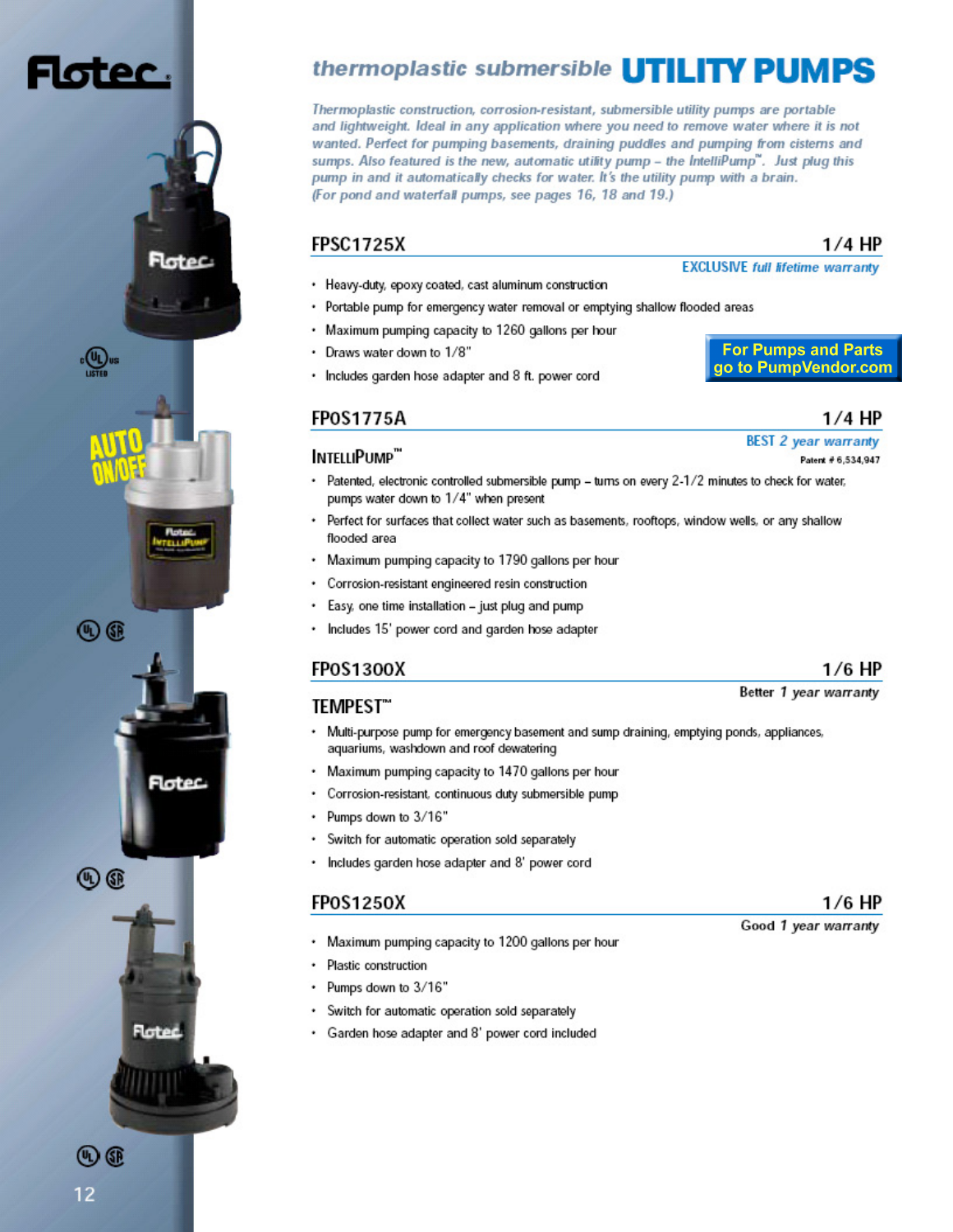

**P.O. Box 342, Delavan, WI 53115** Phone: 1-800-365-6832 Fax: 1-800-526-3757 E-Mail: info@flotecwater.com Web Site: http://www.flotecwater.com





# OWNER'S MANUAL **INTELLIPUMPTM Submersible Utility Pump**

NOTICE D'UTILISATION **INTELLIPUMP<sup>MD</sup> Pompe utilité submersibles**

MANUAL DEL USUARIO **INTELLIPUMP<sup>MR</sup> Bomba submergibles de uso general**



# **MODEL FP0S1775A**

### **Installation/Operation/Parts**

For further operating, installation, or maintenance assistance:

**Call 1-800-365-6832**

**English . . . . . . . . . . . . . . . Pages 2-5**

#### **Installation/Fonctionnement/Pièces**

Pour plus de renseignements concernant l'utilisation, l'installation ou l'entretien,

**Composer le 1 (800) 365-6832**

**Français . . . . . . . . . . . . . Pages 6-9**

#### **Instalación/Operación/Piezas**

Para mayor información sobre el funcionamiento, instalación o mantenimiento de la bomba:

**Llame al 1-800-365-6832**

**Español . . . . . . . . . . .Paginas 10-13**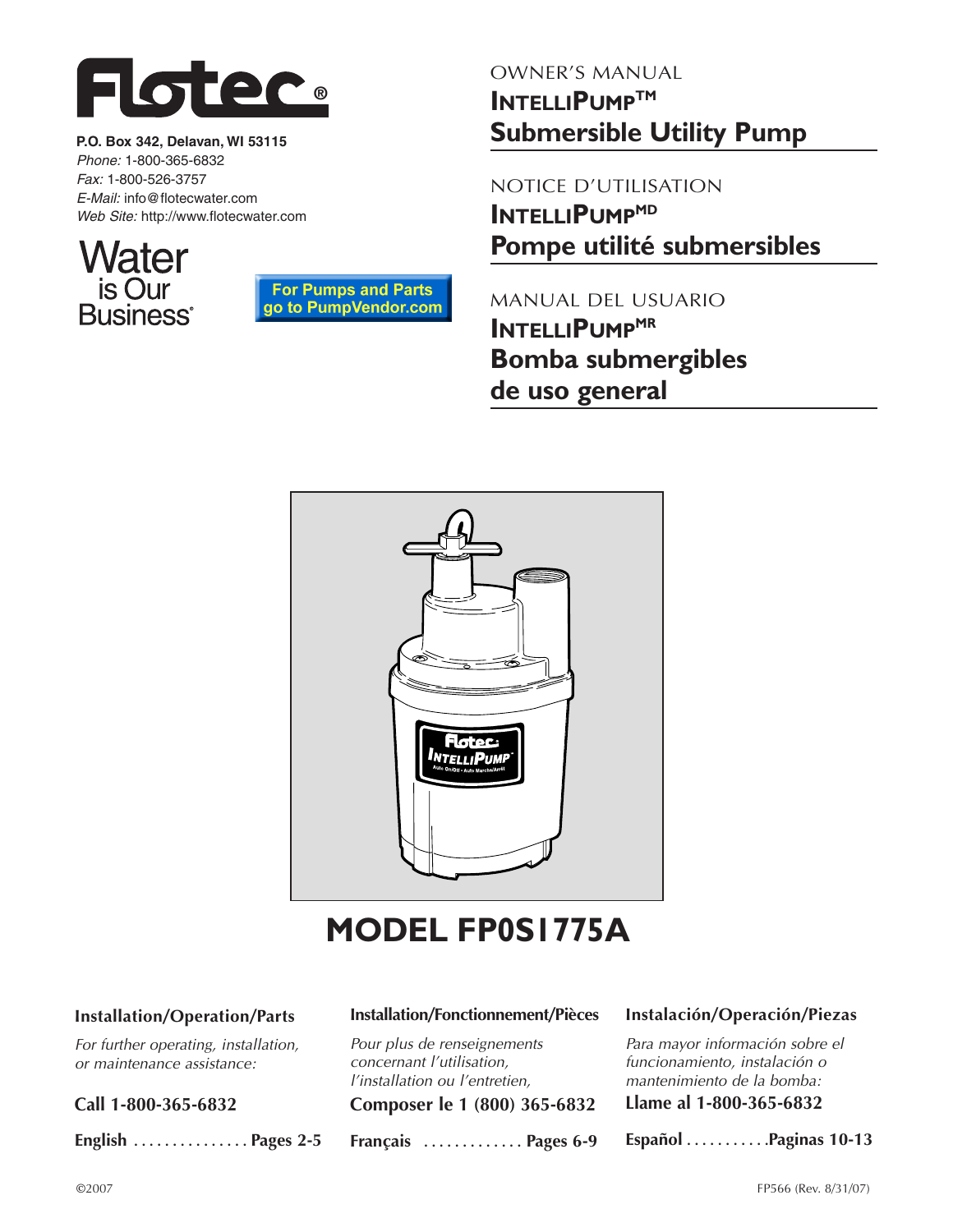# **GENERAL SAFETY**

Electrically powered utility pumps normally give many years of trouble-free service when correctly installed, maintained, and used. However, unusual circumstances (interruption of power to the pump, dirt/debris, flooding that exceeds the pump's capacity, electrical or mechanical failure in the pump, etc.) may prevent your pump from functioning normally. To prevent possible water damage due to flooding, consult your retailer about a secondary AC pump, a DC backup pump, and/or a high water alarm. See the "Troubleshooting Chart" in this manual for information about common pump problems and remedies.

For more information, see your retailer or call Flotec customer service at 1-800-365-6832.

1. Know the pump application, limitations, and potential hazards.

**A**WARNING Do not use in explosive atmospheres. **Pump water only with this pump. Failure to follow this warning can result in personal injury and/or property damage.**

- 2. Make certain power source conforms to requirements of your equipment.
- 3. Disconnect power before servicing.
- 4. Release all pressure within system before servicing any component.
- 5. Drain all water from system before servicing.
- 6. Secure discharge line before starting pump. An unsecured discharge line will whip, possibly causing personal injury and/or property damage.
- 7. Check hoses for weak or worn condition before each use, making certain all connections are secure.
- 8. Periodically inspect pump and system components. Keep pump and system free of debris and foreign objects. Perform routine maintenance as required.
- 9. Provide means of pressure relief on pumps whose discharge line can be shut-off or obstructed.
- 10.Personal Safety:
	- a. Wear safety glasses at all times when working with pumps.
	- b. Keep work area clean, uncluttered and properly lighted – replace all unused tools and equipment.
	- c. Keep visitors at a safe distance from the work area.
	- d. Make workshop child-proof with padlocks, master switches, and by removing starter keys.
- 11. When wiring an electrically driven pump, follow all electrical and safety codes, as well as most recent National Electrical Code (NEC) and Occupational Safety and Health Act (OSHA).

**A**WARNING Pump motor is equipped with an auto**matic resetting thermal protector and may restart unexpectedly.**

12. **AWARNING** Risk of electric shock. This equipment is only for use on 115 volt (single phase) and is equipped with an approved 3-conductor cord and 3-prong, grounding-type plug.

#### **AWARNING** To reduce risk of electric shock, be cer**tain that it is connected to properly grounded, grounding-type receptacle.**

Where a 2-prong wall receptacle is encountered, it must be replaced with properly grounded 3-prong receptacle installed in accordance with the National Electrical Code and local codes and ordinances.

- 13.All wiring should be performed by a qualified electrician.
- 14.Protect electrical cord from sharp objects, hot surfaces, oil, and chemicals. Avoid kinking cord. Replace or repair damaged or worn cords immediately.
- 15.Use wire of adequate size to minimize voltage drop at motor. Refer to most recent National Electrical Code.
- 16.Do not touch an operating motor. Modern motors can operate at high temperatures.
- 17.**The oil-filled motor was not designed for use in water containing fish. Do not use this pump in water with fish present.**

# **SPECIFICATIONS**

| Individual Branch Circuit Required 15 Amp |                   |
|-------------------------------------------|-------------------|
| <b>Operating Depth</b>                    | Beginning min3/4" |
|                                           |                   |
|                                           |                   |

Pump water only with this pump.

**NOTICE:** This unit is not designed as a waterfall or fountain pump, or for applications involving salt water or brine! Use with waterfalls, fountains, salt water or brine will void warranty.

Do not use where water recirculates.

Not designed for use as a swimming pool drainer.

# **DESCRIPTION**

The submersible pump is designed for water removal in home applications. Pump can be used for emergency service and dewatering. Unit is constructed of hi-impact corrosion resistant plastic. Screened inlet prevents large solids from entering pump.

**NOTICE:** This unit is not designed for applications involving salt water or brine! Use with salt water or brine will void warranty.

# **PERFORMANCE**

| GPH (LPH) AT TOTAL FEET (M) |               |               |               |                                                             |               |               |
|-----------------------------|---------------|---------------|---------------|-------------------------------------------------------------|---------------|---------------|
| 3'<br>(0.91)                | -51<br>(1.52) | 10'<br>(3.05) | 15'<br>(4.57) | 18'<br>(5.49)                                               | 20'<br>(6.09) | 22'<br>(6.70) |
|                             |               |               |               | [1600 gal 1524 gal 1260 gal 924 gal 648 gal 372 gal         |               | 0 gal         |
|                             |               |               |               | (6 057 L) (5 769 L) (4 770 L) (3 498 L) (2 453 L) (1 408 L) |               | (0 L)         |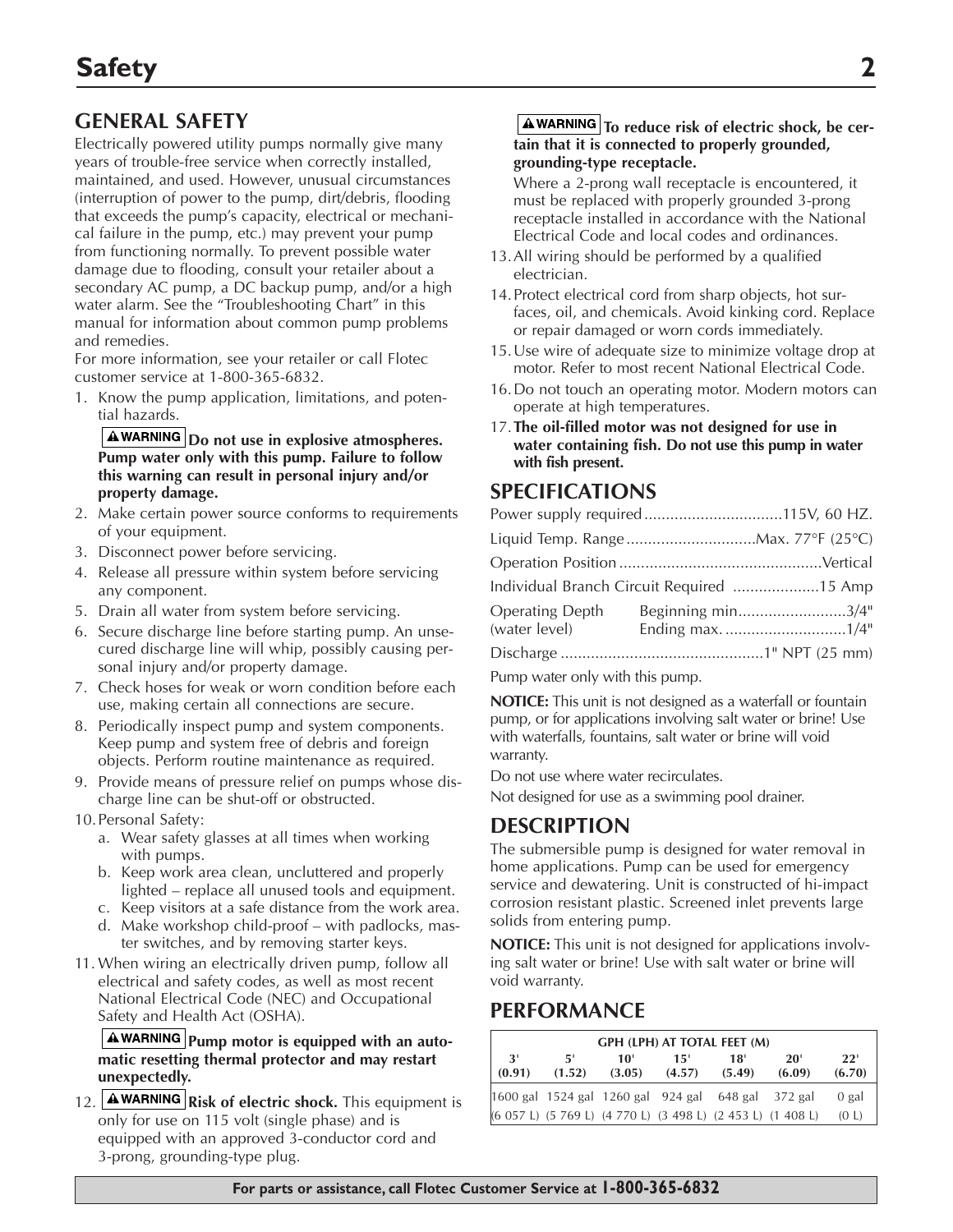## **INSTALLATION**

**Hazardous voltage. Can shock, burn or cause death.** Do not use power cord to lift motor. Always use handle.

- 1. Pump should be located and should rest on level solid foundation. Do not suspend pump by means of discharge pipe or power cord. Keep pump inlet screen clear.
- 2. Thread outlet pipe into pump body carefully to avoid stripping or crossing threads.
	- a. To install with garden hose, install adapter provided with pump.

**NOTICE:** To keep friction as low as possible, hose must be 5/8" or larger. Keep hose as short as possible.

- b. To install with rigid pipe, use plastic pipe. Wrap thread with Teflon tape or use Plasto Joint Stik\*. Screw pipe into pump hand tight +1 - 1-1/2 turns.
- 3. If, in your application, backflow is a problem when the pump stops, prevent it by installing a 1" NPT check valve in the pump discharge.
- 4. Power Supply: Pump is designed for 115V., 60 HZ. operation and requires an individual branch circuit of 15 amperes or more capacity. It is supplied with a 3-wire cord set with grounding-type plug for use in a 3-wire, grounded outlet. 3 wire extension cord, of at least 14 AWG (2mm²) size is suggested, with larger sizes for runs over 25 ft (7M). For safety, pump should always be electrically grounded to a suitable electrical ground such as a grounded water pipe or a properly grounded metallic raceway, or ground wire system. Do not cut off the round grounding prong.

**A** WARNING Risk of sudden starts. Can result in an **electrical shock or the pinching of hands or tools.** The pump motor is equipped with automatic resetting thermal protector and may restart unexpectedly. Protector tripping is indication of motor overloading as a result of operating pump at high pressure, excessively high or low voltage, inadequate wiring, incorrect motor connections, or a defective motor or pump.

# **OPERATION**

**Risk of electrical shock. Can burn or cause death.** Do not handle pump or pump motor with wet hands or when standing on wet or damp surface, or in water. Disconnect power from pump before handling, servicing, or attempting to repair pump.

The INTELLIPUMP™ is fully automatic in operation. The "smart" controller starts the pump every 2-1/2 minutes and causes it to run for 5 seconds. If it senses that there is no water to the pump, it stops. If it senses water, it continues to run until the water is pumped down to 1/4" deep, and then it stops. It then goes into a 7-minute quick-detection cycle, starting 4 times the first minute, twice the second minute, and once a minute for the next 5 minutes. If by the last check it has not detected water, it resumes its cycle (running 5 seconds every 2-1/2 minutes) until it senses water again.

**NOTICE:** When you plug the pump into the wall outlet, it will start and run for 5 seconds. It will then cycle as described above.

If the unit is put in the water and started, interrupting the water flow into the pump during the 5-second water-sensing run will cause it to wait 2-1/2 minutes before restarting.

1. The motor is equipped with an automatically resetting thermal overload protector. If the motor gets too hot, the overload protector will stop the motor before it is damaged. When the motor has cooled sufficiently, the overload protector will reset itself and the motor will restart.

**NOTICE:** If the overload protector stops the pump repeatedly, disconnect the power from the pump and check it to find the problem. Low voltage, long extension cords, clogged impeller, too much back pressure in the discharge hose (as when pumping through 50' (15 M) of coiled hose), or extended running of pump with no load, can all cause overheating.

2. The water being pumped cools the motor, allowing the pump to run continuously at any depth of water above 1/4". However, if the motor overload stops the pump, allow it to cool for one hour before restarting. Motor will not restart before the overload has cooled.

# **AIRLOCKS**

When a pump airlocks, it runs but does not move any water. An airlock will cause the pump to overheat and fail. This pump has an anti-airlock hole in the bottom of the pump body. If you suspect an airlock, unplug the pump, clean out the anti-airlock hole with a paper clip or piece of wire, and restart the pump.

**NOTICE:** If the outlet of the discharge hose/pipe is submerged you must have a 1/8" hole in the discharge hose/pipe to prevent airlock. This hole must be open to air.

**NOTICE:** If you move the pump or the pump airlocks, be sure to drain the hose before trying to restart the pump.

\* Lake Chemical Co., Chicago, Illinois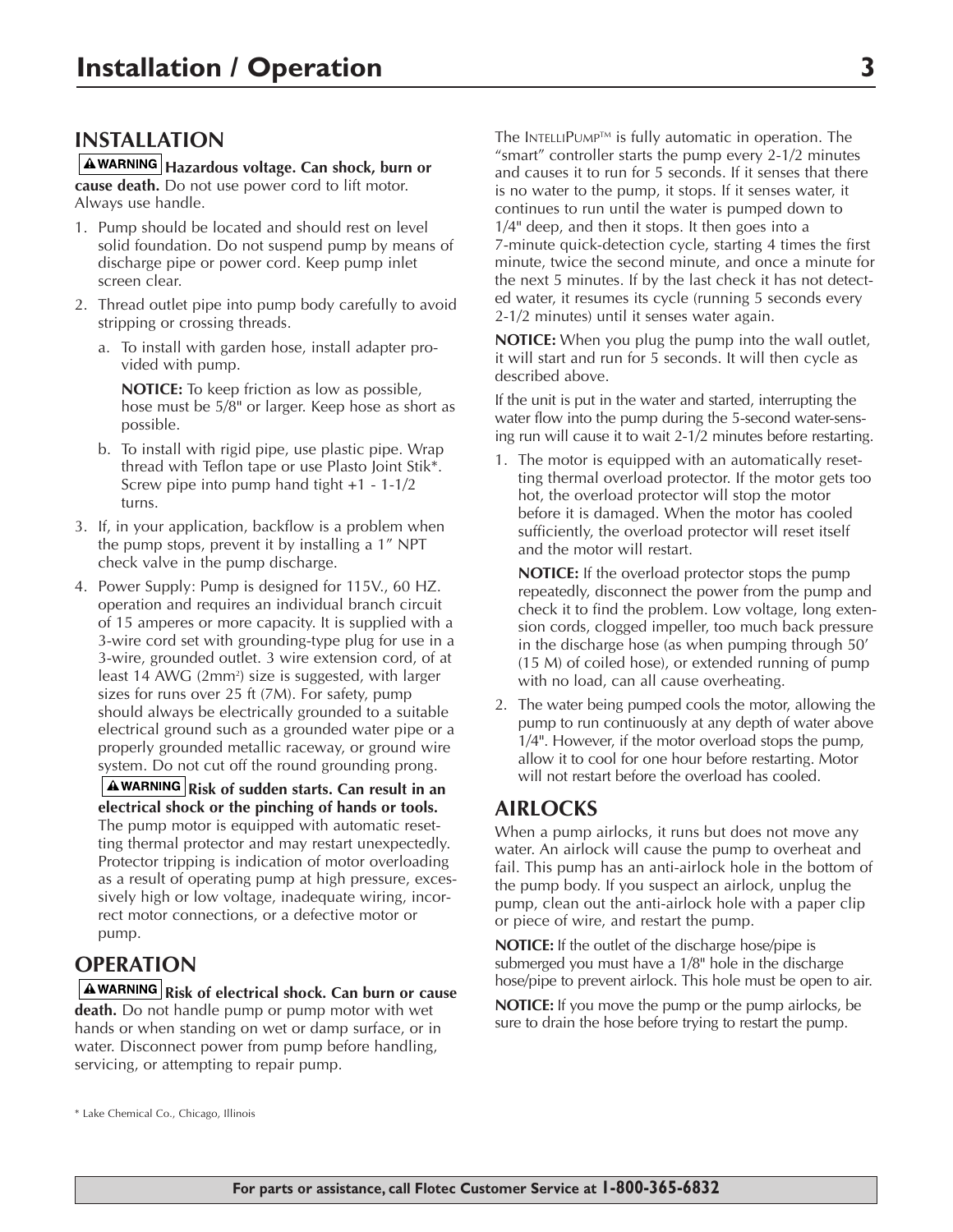

# **REPAIR PARTS**

| Key            | <b>Part Description</b> | Эtv. | Part No.       |
|----------------|-------------------------|------|----------------|
|                | Screen                  |      | PS8-6P         |
| $\overline{2}$ | Shield                  |      | <b>PS70-3P</b> |
| 3              | Impeller                |      | <b>PS5-25P</b> |
|                | Motor                   |      | $**$           |
| -5             | Power Cord              |      | PS117-51-TSU   |
|                | Garden Hose Adapter     |      | FT0013-43      |

**NOTICE:** To purchase a check valve, call Customer Service at 1-800-365-6832 and order part number PW73-63.

\*\* If motor fails, replace entire pump.

• Not Illustrated.



*Assemble Screen and Shield as shown.*

# **TROUBLESHOOTING**

### **A WARNING** Risk of electrical shock and sudden start. **Disconnect electrical power to pump before attempting to troubleshoot or work on it.**

| <b>SYMPTOM</b>      | <b>POSSIBLE CAUSE(S)</b>                             | <b>CORRECTIVE ACTION</b>                                                                                 |
|---------------------|------------------------------------------------------|----------------------------------------------------------------------------------------------------------|
| Pump won't          | Blown fuse                                           | If blown, replace with fuse of proper size                                                               |
| start or run        | Low line voltage                                     | If voltage under recommended minimum, check size of wiring                                               |
|                     |                                                      | from main switch on property. If OK, contact power company.                                              |
|                     | Defective motor                                      | Replace pump                                                                                             |
|                     | Impeller                                             | Remove screen, locate source of binding                                                                  |
| Pump operates       | Low line voltage                                     | Use only 14 gauge or larger extension cords. Use short extension cords                                   |
| but delivers little |                                                      | when necessary                                                                                           |
| or no water         | Something caught in impeller                         | Clean out impeller                                                                                       |
|                     | Small diameter garden hose<br>or long discharge line | Use larger diameter garden hose or 1" flexible pipe. Eliminate any<br>excess hose. Short hoses work best |
|                     | Check valve installed without<br>vent hole           | Drill a 1/16" - 1/8" (1.6 - 3.2 mm) dia. hole between pump<br>discharge & check valve                    |
|                     | Air lock                                             | Turn off pump for a few seconds, clean out anti-airlock hole and restart pump                            |
|                     | Coils or bends in hose                               | Straighten hose                                                                                          |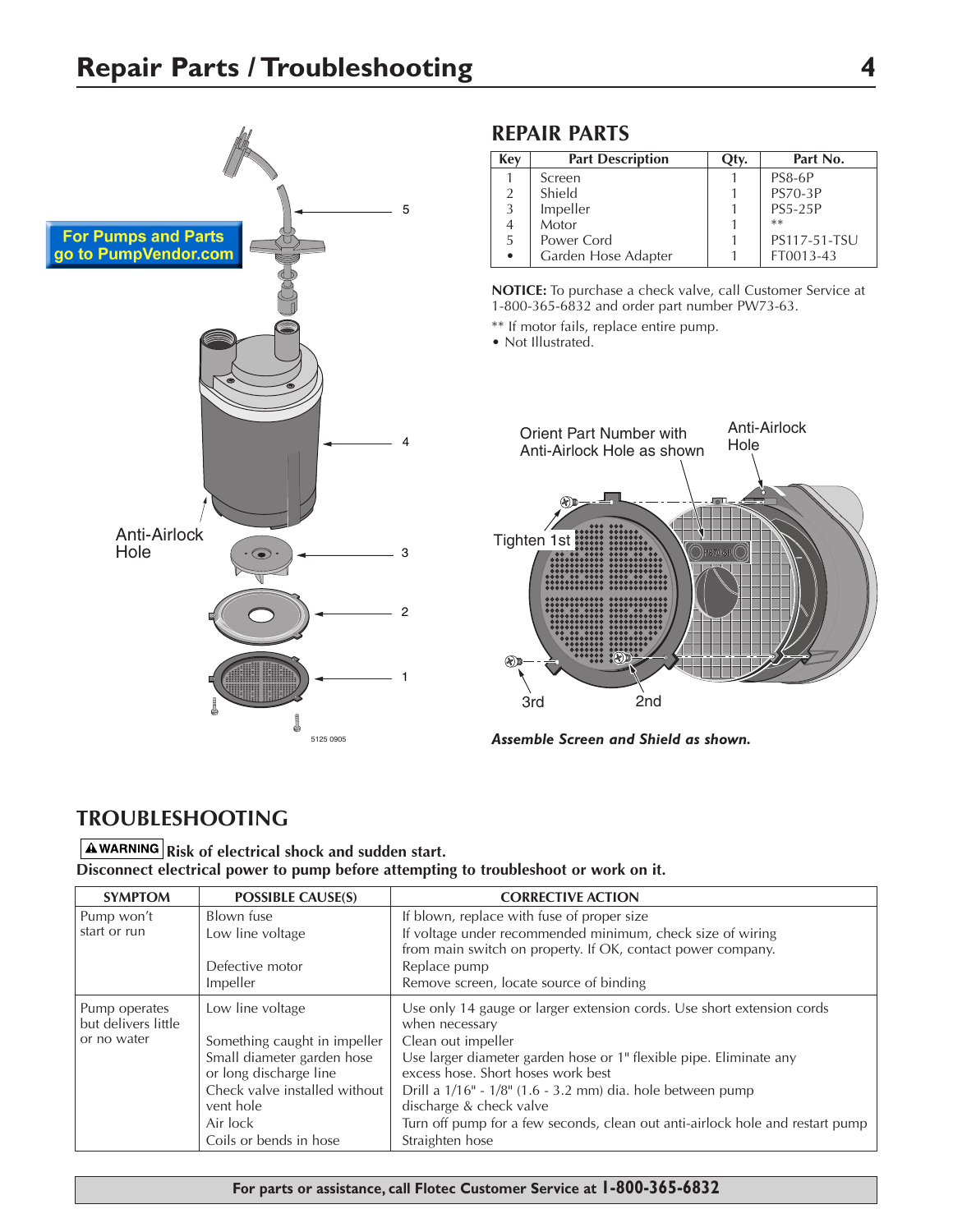### **ATTACH ORIGINAL RECEIPT HERE FOR WARRANTY CONSIDERATION.**

FLOTEC warrants to the original consumer purchaser ("Purchaser") of its products that they are free from defects in material or workmanship.

If within twelve (12) months from the date of the original consumer purchase any such product shall prove to be defective, it shall be repaired or replaced at FLOTEC's option, subject to the terms and conditions set forth below. Your original receipt of purchase is required to determine warranty eligibility.

#### **Exceptions to the Twelve (12) Month Warranty**

| <b>Product</b>                                                                                                                                                                                                                           | <b>Warranty Period</b> |
|------------------------------------------------------------------------------------------------------------------------------------------------------------------------------------------------------------------------------------------|------------------------|
| Drill Pump, Pitcher Pump,<br>In-line Water Filter Cartridge                                                                                                                                                                              | 90 days                |
| 1/3 HP Submersible Sump Pumps<br>INTELLIPUMP (Model FP0S1775A)<br>Back-up Sump Pump System (Model FP2800DCC)                                                                                                                             | 2 Years                |
| 4" Submersible Well Pumps<br>1/2 HP Submersible Sump Pumps<br>Models FPSC2200A-10 and FPSC2250A-10                                                                                                                                       | 3 Years                |
| Pre-Charge Water System Tank<br>Models FPSC3200A-10 and FPSC3250A-10                                                                                                                                                                     | 5 Years                |
| Floodmate® 7000 (Model FP0S6000A)<br>Ironmate <sup>®</sup> (Model FPSC4550A)<br>Sewage Ejector (Model FPSE3601A)<br>Pedestal Sump Pump (Model FPPSS5000)<br>Utility Pump (Model FPSC1725X)<br>Submersible Sump Pump (Model FPSC4550A-10) | Lifetime               |

#### **General Terms and Conditions**

Purchaser must pay all labor and shipping charges necessary to replace product covered by this warranty. This warranty shall not apply to acts of God, nor shall it apply to products which, in the sole judgement of FLOTEC, have been subject to negligence, abuse, accident, misapplication, tampering, alteration; nor due to improper installation, operation, maintenance or storage; nor to other than normal application, use or service, including but not limited to, operational failures caused by corrosion, rust or other foreign materials in the system, or operation at pressures in excess of recommended maximums.

Requests for service under this warranty shall be made by returning the defective product to the Retail outlet or to FLOTEC as soon as possible after the discovery of any alleged defect. FLOTEC will subsequently take corrective action as promptly as reasonably possible. No requests for service under this warranty will be accepted if received more than 30 days after the term of the warranty.

This warranty sets forth FLOTEC's sole obligation and purchaser's exclusive remedy for defective products.

FLOTEC SHALL NOT BE LIABLE FOR ANY CONSEQUENTIAL, INCIDENTAL, OR CONTINGENT DAMAGES WHAT-SOEVER.

THE FOREGOING WARRANTIES ARE EXCLUSIVE AND IN LIEU OF ALL OTHER EXPRESS WARRANTIES. IMPLIED WARRANTIES, INCLUDING BUT NOT LIMITED TO THE IMPLIED WARRANTIES OF MERCHANTABILITY AND FITNESS FOR A PARTICULAR PURPOSE, SHALL NOT EXTEND BEYOND THE DURATION OF THE APPLICA-BLE EXPRESS WARRANTIES PROVIDED HEREIN.

Some states do not allow the exclusion or limitation of incidental or consequential damages or limitations on how long an implied warranty lasts, so the above limitations or exclusions may not apply to you. This warranty gives you specific legal rights and you may also have other rights which vary from state to state.

### **FLOTEC • P.O. Box 342 • Delavan, WI U.S.A. 53115 Phone: 1-800-365-6832 • Fax: 1-800-526-3757 E-Mail: info@flotecwater.com • Web Site: http://www.flotecwater.com**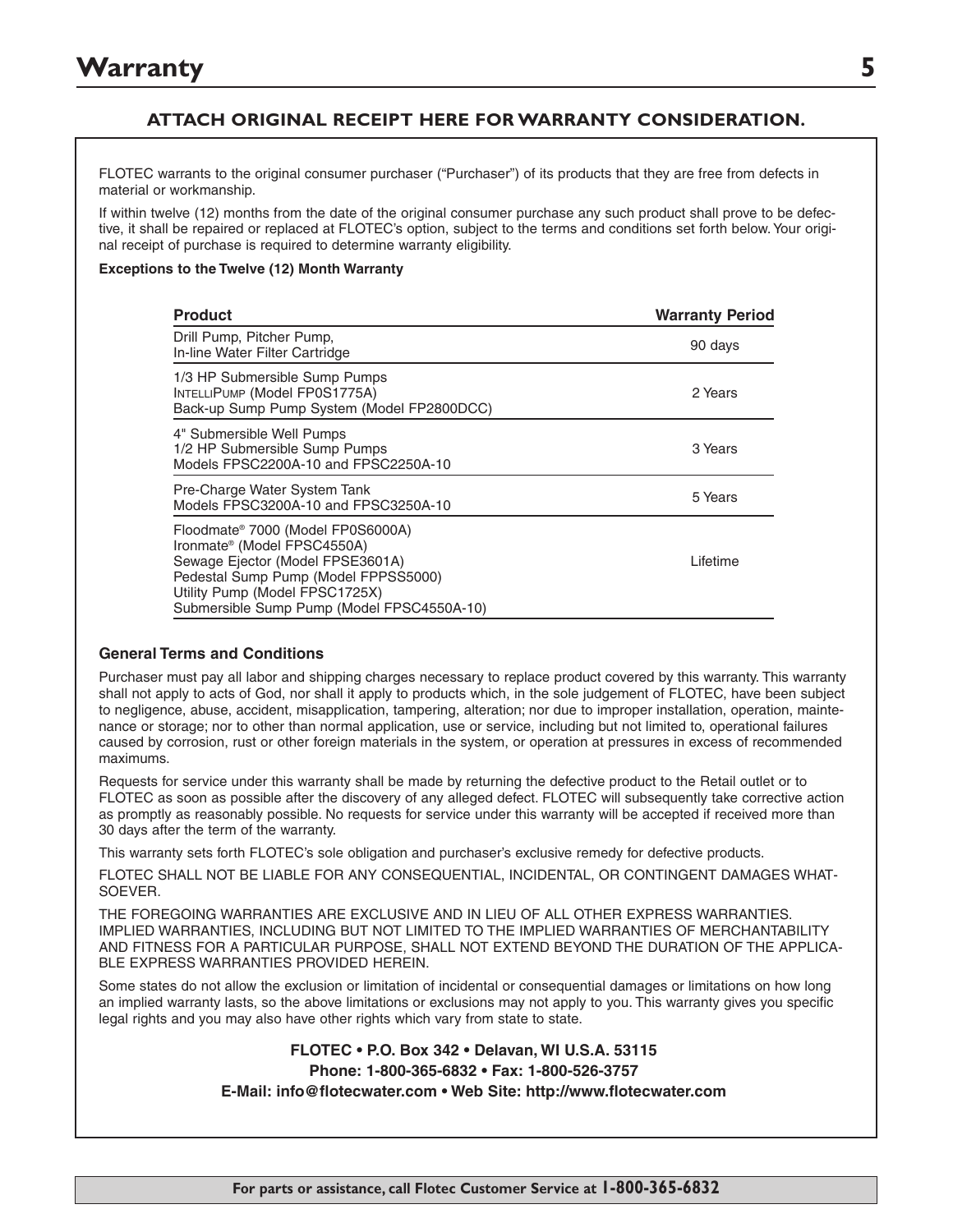# **SÉCURITÉ GÉNÉRALE**

Normalement, les électropompes de utilité fournissent de nombreuses années de service sans incident si elles sont bien posées, entretenues et utilisées. Toutefois, certaines circonstances inhabituelles (interruption du courant alimentant la pompe, saletés/débris dans le puisard, envahissement par l'eau dépassant le débit de pompage de la pompe, panne mécanique ou électrique de la pompe, etc.) peuvent empêcher la pompe de fonctionner normalement. Pour empêcher toute possibilité de dommages causés suite à un envahissement par l'eau, consulter le marchand de chez qui la pompe a été achetée concernant la pose d'une pompe de puisard secondaire, d'une pompe de puisard de secours fonctionnant sur le courant continu et/ou d'une alarme de niveau haut d'eau. Se reporter au «Tableau de recherche des pannes» de cette Notice pour tout renseignement concernant les problèmes courants des pompes de utilité et comment y remédier. Pour plus de renseignements, s'adresser au marchand ou appeler le service à la clientèle Flotec en composant le 1 800 365-6832.

1. Connaître les applications, limitations et dangers éventuels de la pompe.

**A** AVERTISSEMENT Ne pas utiliser dans un environnement **explosif. N'utiliser la pompe que pour pomper de l'eau. Ignorer cet avertissement peut provoquer des blessures corporelles et/ou des dommages matériels.**

- 2. Veiller à ce que la source d'alimentation électrique est conforme aux exigences de votre équipement.
- 3. Débrancher l'alimentation en courant avant de passer à l'entretien.
- 4. Relâcher toute la pression existant à l'intérieur du système avant de passer à l'entretien de tout élément de la pompe.
- 5. Evacuer toute l'eau du système avant d'effectuer tout entretien.
- 6. Fixer la voie de déversement avant de mettre la pompe en marche. Une voie de déversement mal fixée se mettra à fouetter causant éventuellement des blessures corporelles et/ou des dommages matériels.
- 7. Avant chaque utilisation, vérifier que les tuyaux ne sont pas faibles ou usés, en s'assurant que tous les raccords sont fixés.
- 8. Périodiquement, inspecter la pompe et tous les éléments de l'ensemble. Procéder à un entretien périodique selon le besoin.
- 9. Permettre que la pression exercée sur les pompes soit libérée afin d'éviter que les voies de déversement ne se ferment ou s'obstruent.
- 10. Sécurité personnelle:
	- a. Porter des lunettes protectrices à tout moment pendant le maniement de la pompe.
	- b. Maintenir la zone de travail propre, en ordre et correctement éclairée. Ranger tous les outils et matériels non utilisés.
	- c. Maintenir les visiteurs à une distance prudente de la zone de travail.
	- d. Veiller à ce que les enfants soient écartés des dangers de l'atelier: avec des cadenas et des interrupteurs maîtres, et en ôtant les clés de démarrage.
- 11. Pendant le câblage d'une pompe à fonctionnement électrique, suivre tous les codes de sécurité et d'électricité, ainsi que le dernier code électrique national en vigueur et l'acte relatif à la sécurité et la santé en milieu de travail, le cas échéant (OSHA).

**Le moteur de la pompe est équipé d'un protecteur thermique à remise en marche automatique qui peut se mettre en route brusquement.**

12. **A AVERTISSEMENT** Risque d'électrocution. Ce matériel ne doit être utilisé que sur du 115 volts (monophasé) et il est équipé d'un câble conducteur à 3 dents approuvé et d'une prise à 3 dents à masse.

#### **Pour réduire les risques d'électrocution, veiller à ce qu'il soit correctement relié à un réceptacle à la masse.**

Dans le cas où un réceptacle à 2 dents est en place, il doit être remplacé par un réceptacle à 3 dents à la masse monté conformément au code électrique national et aux arrêtés locaux.

- 13. Le câblage devrait être exécuté par un électricien qualifié.
- 14. Mettre le cable électrique à l'abri d'objets tranchants, surfaces chaudes, huile et produits chimiques. Éviter qu'il ne soit tortillé. Remplacer ou réparer immédiatement les câbles endommagés ou usés.
- 15. Utiliser des câbles de taille appropriée pour minimiser les baisses de tension du moteur. Se référer au code électrique national.
- 16. Ne pas toucher un moteur en marche. Les moteurs peuvent fonctionner par les températures élevées.
- 17. **Le moteur rempli d'huile n'est pas conçu pour être utilisé dans des eaux contenant des poissons. Ne pas utiliser cette pompe dans une eau contenant des poissons.**

# **CARACTÉRISTIQUES TECHNIQUES**

| Température du liquide (gamme) Max. 25°C (77°F) |  |                          |
|-------------------------------------------------|--|--------------------------|
|                                                 |  |                          |
| Circuit de dérivation individuel requis15 amp.  |  |                          |
| Profondeur durant<br>fonctionnement             |  | Début min. 19,1mm (3/4") |
|                                                 |  |                          |

Ne pomper que de l'eau avec cette pompe.

REMARQUE : Cette pompe n'est pas conçue pour être utilisée en tant que pompe de fontaine ou de chute d'eau ni dans des eaux salées ou de saumure! Son utilisation avec une chute d'eau, une fontaine, de l'eau salée ou de saumure annulera la garantie.

Ne pas utiliser où de l'eau recircule.

Cette pompe n'est pas conçue pour vider les piscines.

# **DESCRIPTION**

La pompe submersible est conçue pour éliminer l'eau des habitations. Elle peut être utilisée pour les services d'urgence et évacuer l'eau. Cette pompe est construite en plastique à résistance élevée aux chocs et à la corrosion. L'admission, qui est munie d'une crépine, empêche les matières solides de pénétrer dans la pompe.

**NOTA :** Cette pompe n'est pas conçue pour pomper de l'eau salée ni de la saumure! La garantie sera annulée si cette pompe est utilisée pour pomper de l'eau salée ou de la saumure.

# **RENDEMENT**

| LPH (GPH) À UN NOMBRE TOTAL DE MÈTRES (PIEDS) |                                                                                                  |               |               |               |               |                   |
|-----------------------------------------------|--------------------------------------------------------------------------------------------------|---------------|---------------|---------------|---------------|-------------------|
| 0,91<br>(3')                                  | 1.52<br>(5')                                                                                     | 3,05<br>(10') | 4.57<br>(15') | 5,49<br>(18') | 6.09<br>(20') | 6,70<br>(22')     |
|                                               | 6 057 L 5 769 L 4 770 L 3 498 L 2 453 L 1 408 L                                                  |               |               |               |               | 0 <sup>1</sup>    |
|                                               | $(1600 \text{ gal})(1524 \text{ gal})(1260 \text{ gal})$ (924 gal) $(648 \text{ gal})$ (372 gal) |               |               |               |               | $(0 \text{ gal})$ |

**Pour les services des pièces ou d'assistance, appeler le service à la clientèle Flotec en composant le 1 (800) 365-6832**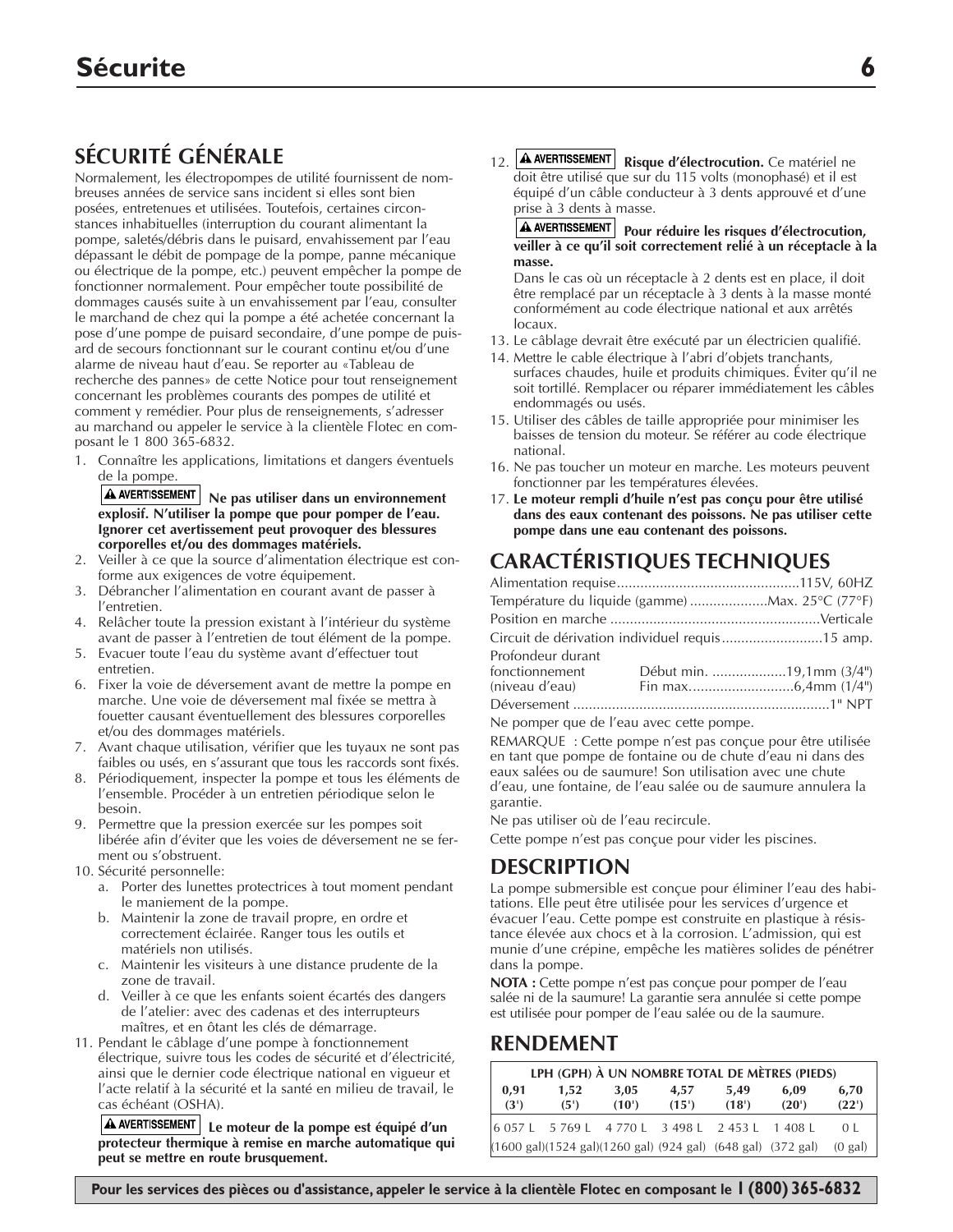# **MONTAGE**

 $\boxed{\textbf{A}$  AVERTISSEMENT Tension dangereuse. Risque de secousses **electriques, de brûlures, voire de mort.** Ne pas utiliser le câble d'alimentation pour lever le moteur. Toujours faire usage des poignées.

- 1. La pompe devrait être placée, et reposer, sur une base solide et équilibrée. Ne pas suspendre la pompe par le conduit de déversement ou le câble d'alimentation. Maintenir le filtre à l'admission propre.
- 2. Visser soigneusement le conduit de sortie sur le corps de la pompe soigneusement pour éviter d'arracher ou de fausser les filets.
	- a. Pour la pose avec un tuyau d'arrosage, poser l'adaptateur fourni avec la pompe.

**NOTA :** Pour garder le frottement au minimum, le diamètre du tuyau doit être de 5/8 de pouce au minimum et aussi court que possible.

- b. Pour l'équiper d'un tuyau rigide, utiliser un conduit en plastique. Recouvrir les filets de ruban téflon ou de \*Plasto Joint Stik. Visser manuellement le conduit sur la pompe de  $+1$  -1,5 tour.
- 3. Si, en fonction de l'utilisation, le refoulement représente un problème lorsque la pompe s'arrête, poser un clapet antiretour de 1 pouce NPT côté refoulement de la pompe.
- 4. Source d'alimentation: La pompe est conçue pour du 115V et 60HZ et requiert un circuit de dérivation individuel de 15 ampères ou plus. Elle est fournie avec un câble à 3 fils métalliques et une prise à la masse pour une sortie à la masse à 3 fils. Une rallonge à 3 fils métalliques, d'au moins 2mm2 (14 AWG) est suggérée, avec une taille supérieure si la longueur doit dépasser 7m (25 pieds). Pour des raisons de sécurité, la pompe doit toujours être mise à la masse à un sol adéquate, avec un conduit d'eau, une canalisation métallique ou un système métallique reliés à la masse.Ne pas couper la dent ronde de mise à la masse.

**Risque de démarrages brusques, pouvant causer des secousses électriques ou le pincement des mains ou des outils.** Le moteur de la pompe est équipé d'un protecteur contre les surcharges thermiques à réenclenchement automatique et il risque de redémarrer inopinément. Le déclenchement du protecteur est une indication que le moteur est surchargé suite à un fonctionnement sous haute pression de la pompe, à une tension excessivement haute ou basse, à un mauvais câblage, à de mauvaises connexions du moteur ou à un moteur ou à une pompe défectueux.

# **FONCTIONNEMENT**

**Risque de secousses electriques. Risque de brûlures, voire de mort.** Ne pas manipuler la pompe ni le moteur lorsqu'on a les mains humides ou lorsqu'on se tient sur une surface humide ou dans l'eau. Couper le courant avant de manipuler la pompe, de l'entretenir ou d'essayer de la réparer.

\*Lake Chemical Co., Chicago, Illinois, Êtats-Unis

Le fonctionnement de la pompe INTELLIPUMP<sup>MD</sup> est entièrement automatique. Le contrôleur «intelligent» démarre la pompe toutes les 2-1/2 minutes et la fait fonctionner pendant 5 secondes. Si le contrôleur détecte que la pompe n'aspire pas d'eau, il l'arrêtera. Si le contrôleur détecte de l'eau, il continuera de faire fonctionner la pompe jusqu'à ce que l'eau soit pompée jusqu'à une profondeur de 1/4 de pouce, puis il arrêtera la pompe. La pompe passe ensuite dans un cycle de détection rapide de 7 minutes, qui se répète 4 fois lors de la première munute, deux fois lors de la deuxième minute et une fois para minute pour les 5 prochaines minutes. Si, lors de la dernière vérification, la pompe ne détecte pas d'eau, elle reprend son cycle normal (c'est-à-dire qu'elle fonctionnera 5 seconds toutes les 2 1/2 minutes) jusqu'à ce qu'elle détecte de nouveau de l'eau.

**NOTA :** Lorsque la pompe sera branchée dans la prise de courant électrique, elle démarrera et fonctionnera pendant 5 secondes. Le contrôleur fera ensuite fonctionner la pompe comme il est décrit ci-dessus.

Si la pompe est mise dans l'eau, puis qu'on la démarre et qu'ensuite on interrompt le débit dans la pompe pendant son fonctionnement de détection d'eau de 5 secondes, la pompe attendra 2 1/2 minutes avant de redémarrer.

1. Le moteur est équipé d'un protecteur contre les surcharges thermiques à réenclenchement automatique. Si le moteur surchauffe, le protecteur contre les surcharges arrêtera le moteur avant qu'il soit endommagé. Dès que le moteur aura suffisamment refroidi, le protecteur contre les surcharges réenclenchera le moteur qui redémarrera.

**NOTA :** Si le protecteur contre les surcharges arrête la pompe de façon répétitive, débrancher la pompe et déterminer le problème. Une basse tension, des cordons prolongateurs trop longs, un impulseur bouché, une contre-pression trop importante dans le tuyau de refoulement (comme pomper de l'eau dans un tuyau enroulé ayant jusqu'à 50 pieds [15 mètres]) ou un fonctionnement prolongé à vide de la pompe causera une surchauffe.

2. L'eau pompée refroidit le moteur, ce qui permet à la pompe de fonctionner continuellement à condition que la profondeur de l'eau soit supérieure à 1/4 de pouce. Toutefois, si une surcharge du moteur arrête la pompe, le laisser refroidir pendant une heure avant de le redémarrer. Le moteur ne redémarrera pas tant que la surcharge n'aura pas refroidi.

# **BOUCHON D'AIR**

Si un bouchon d'air se forme dans la pompe, elle fonctionnera mais ne débitera pas d'eau. Un bouchon d'air causera la surchauffe de la pompe, puis sa panne. Un trou antibouchon d'air a été pratiqué à la partie inférieure du corps de cette pompe. Si l'on soupçonne un bouchon d'air, débrancher la pompe, nettoyer le trou antibouchon d'air avec un trombone ou un morceau de fil de fer, puis redémarrer la pompe.

**REMARQUE :** Si la sortie du tuyau rigide ou du tuyau souple de refoulement est immergée, un trou de 1/8 de po devra être percé dans le tuyau rigide ou le tuyau souple de refoulement pour empêcher la formation de bouchons d'air. Ce trou doit toujours être ouvert à l'air libre.

**REMARQUE :** Si la pompe est déplacée ou s'il y a un bouchon d'air dans la pompe, s'assurer de vidanger le tuyau avant de tenter de redémarrer la pompe.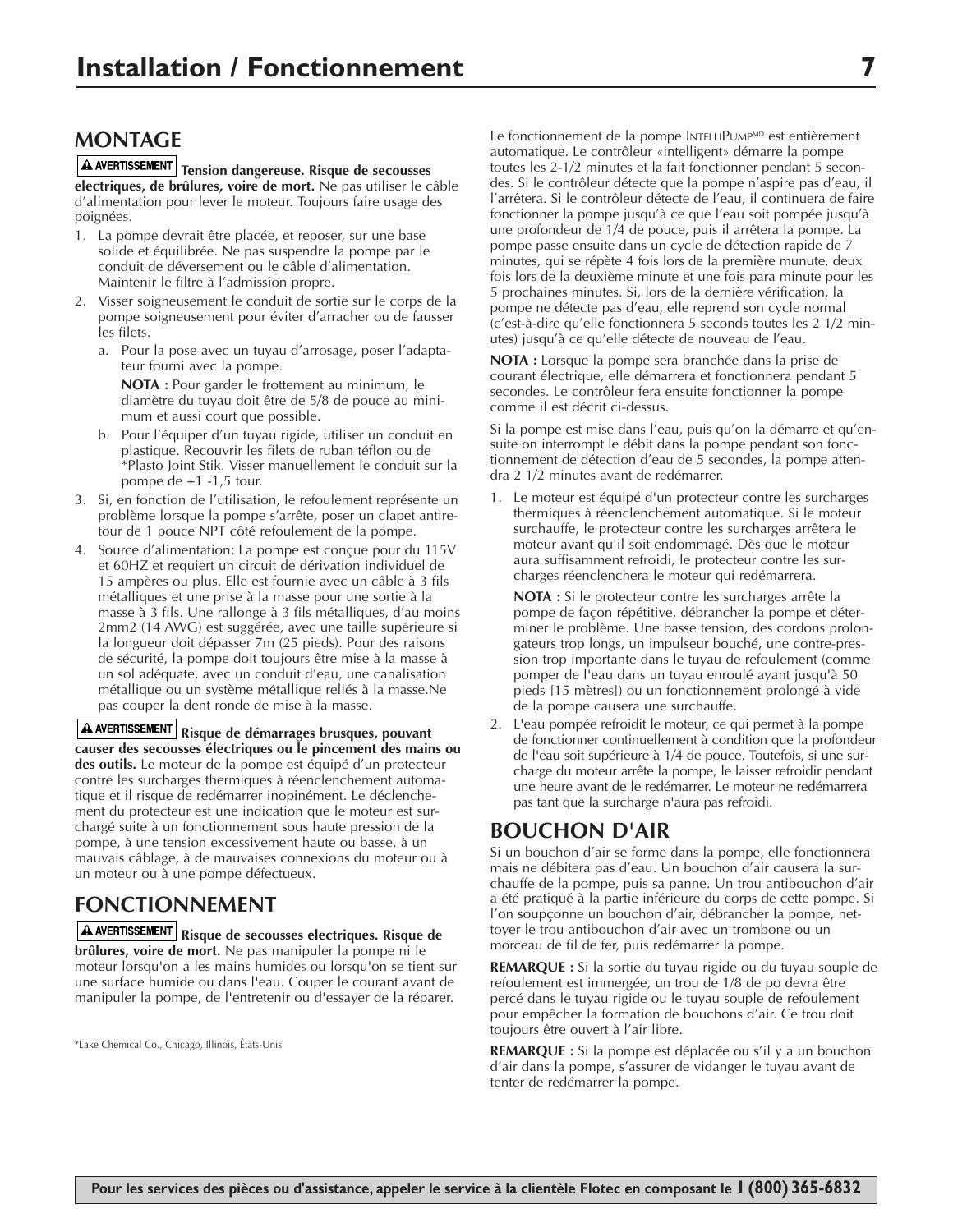

# **PIÈCES DE RECHANGE**

| Rèf.      | <b>Description</b>    | Oté | $N^{\circ}$ de pièce |
|-----------|-----------------------|-----|----------------------|
|           | Filtre                |     | <b>PS8-6P</b>        |
| 2         | Protecteur            |     | <b>PS70-3P</b>       |
| 3         | Roue hélice           |     | <b>PS5-25P</b>       |
|           | Moteur                |     | $**$                 |
| 5         | Câble d'alimentation  |     | PS117-51-TSU         |
| $\bullet$ | Adaptateur pour tuyau |     |                      |
|           | de jardinage          |     | FT0013-43            |

**REMARQUE :** Pour acheter un clapet antiretour, appeler le service à la clientèle au 1 (800) 365-6832 et commander le numéro de pièce suivant : PW73-63.

\*\* Si le moteur tombe en panne, remplacer la pompe.

• Non represénté.



*Assembler le filtre et le protecteur tel qu'illustré.*

# **RECHERCHE DES PANNES**

**Risque de secousses électriques et de démarrages soudains. Débrancher la pompe de la prise de courant avant de la réparer ou de l'entretenir.**

| <b>SYMPTÔMES</b>                 | CAUSE(S) PROBABLE(S)                                                       | <b>ACTION CORRECTIVE</b>                                                                                                                                                                      |
|----------------------------------|----------------------------------------------------------------------------|-----------------------------------------------------------------------------------------------------------------------------------------------------------------------------------------------|
| La pompe ne                      | Le fusible a sauté                                                         | S'il a sauté, le remplacer avec un fusible de la taille appropriée                                                                                                                            |
| démarre pas                      | La tension est faible                                                      | Si la tension est inférieure au minimum recommandé, vérifier la taille du<br>câblage depuis l'interrupteur principal sur place. Si tout est en règle,<br>contacter la compagnie d'électricité |
|                                  | Le moteur est défectueux                                                   | Remplacer la pompe                                                                                                                                                                            |
|                                  | Roue hélice                                                                | Déposer la crépine et localiser la source du coincement                                                                                                                                       |
| La pompe<br>fonctionne mais      | La tension est faible                                                      | N'utiliser que des cordons prolongateurs de calibre 14 ou plus gros. Dans la<br>mesure du possible, utiliser des cordons prolongateurs de courte longueur                                     |
| elle déverse peu<br>ou pas d'eau | Quelque chose obstrue<br>la roue hélice                                    | Nettoyer la roue hélice                                                                                                                                                                       |
|                                  | Tuyau d'arrosage de petit<br>diamètre ou conduite de<br>refoulement longue | Utiliser un tuyau souple de 1 pouce ou un tuyau d'arrosage de plus grand<br>diamètre. Éliminer toute longueur de tuyau souple en trop. Des tuyaux<br>souples courts fonctionnent mieux        |
|                                  | clapet antiretour monté<br>sans trou d'évent                               | Percer un trou d'un diamètre de 1,6 - 3,2mm (1/16" - 1/8") entre la voie de<br>déversement de la pompe et la le clapet antiretour                                                             |
|                                  | Bouchon d'air                                                              | Arrêter la pompe pendant quelques secondes, nettoyer le trou antibouchon<br>d'air, puis redémarrer la pompe                                                                                   |
|                                  | Le tuyau est enroulé en<br>serpentin ou plié                               | Le redresser                                                                                                                                                                                  |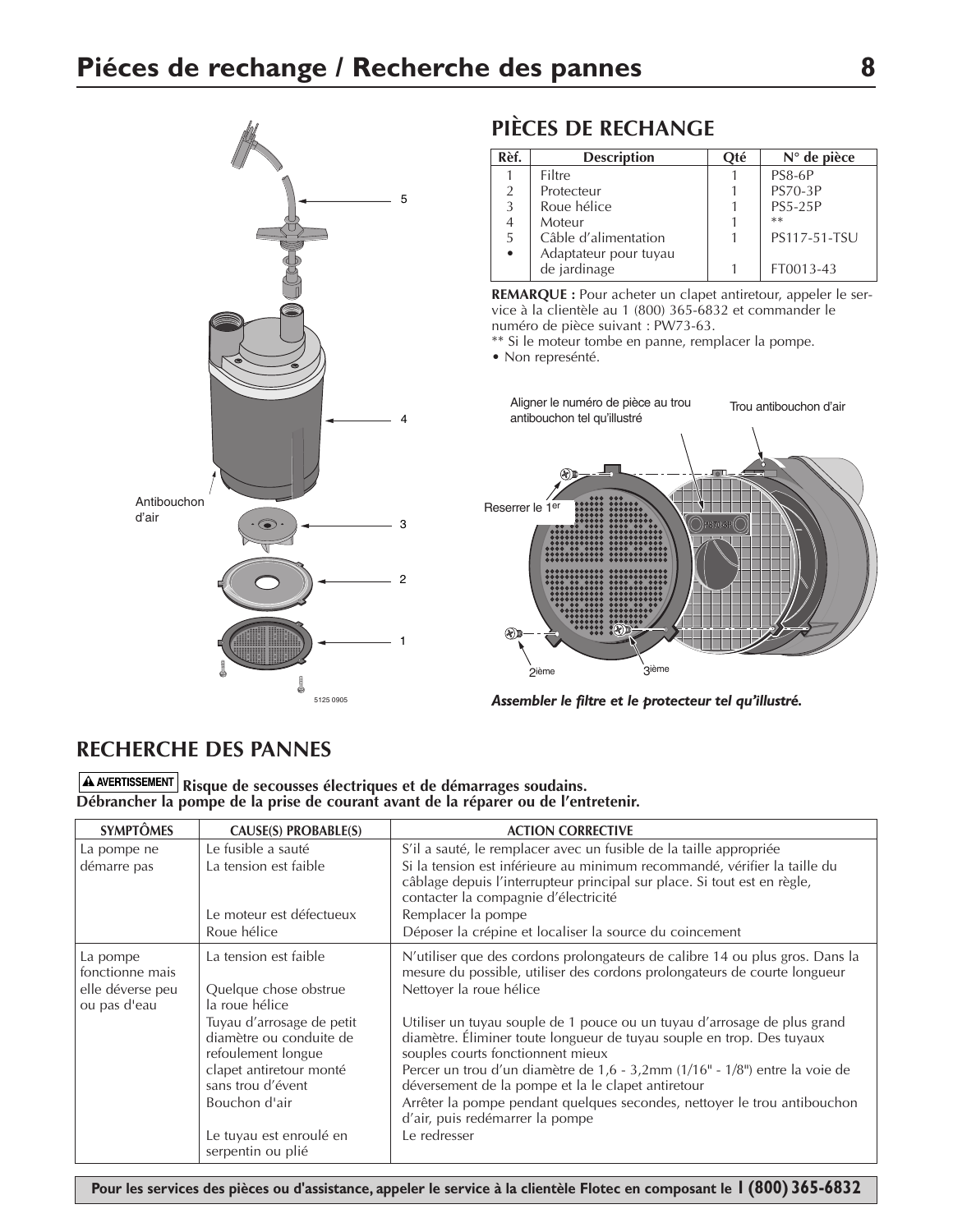# **Garantie 9**

## **ATTACHER LE REÇU D'ORIGINE ICI À DES FINS DE GARANTIE**

FLOTEC garantit à l'acheteur-utilisateur initial de ses produits ("Acheteur") contre tout défaut de fabrication et de matériaux.

Tout produit reconnu défectueux dans les douze (12) mois qui suivent la date d'achat d'origine sera remplacé ou réparé à la discrétion de FLOTEC, selon les conditions stipulées ci-dessous. La preuve d'achat est exigée pour déterminer l'admissibilité à la garantie.

#### **Exceptions à la garantie de douze (12) mois**

| <b>Produits</b>                                                                                                                                                                                                                                                                  | Période de garantie |
|----------------------------------------------------------------------------------------------------------------------------------------------------------------------------------------------------------------------------------------------------------------------------------|---------------------|
| Pompe adaptable sur perceuse,<br>pompe d'amorcage, cartouche de filtre à eau en ligne                                                                                                                                                                                            | 90 jours            |
| Pompes submersibles de puisard INTELLIPUMP<br>de 1/3 ch (Modèle FP0S1775A)<br>Système de pompage de secours de puisard de soutien (Modèle FP2800DCC)                                                                                                                             | 2 ans               |
| Pompes submersibles pour puits de 4 pouces<br>Pompes submersibles de puisard de 1/2 ch<br>Modèles FPSC2200A-10 et FPSC2250A-10                                                                                                                                                   | 3 ans               |
| Réservoirs préchargés de système d'eau<br>Modèles FPSC3200A-10 et FPSC3250A-10                                                                                                                                                                                                   | 5 ans               |
| Floomate® 7000 (Modèle FP0S6000A)<br>Ironmate <sup>®</sup> (Modèle FPSC4550A)<br>Éjecteur d'eaux d'égout (Modèle FPSE3601A)<br>Pompe sur colonne de puisard (Modèle FPPSS5000)<br>Pompe à usage général (Modèle FPSC1725X)<br>Pompe submersible de puisard (Modèle FPSC4550A-10) | À vie               |

#### **Conditions générales**

L'Acheteur s'engage à payer tous les frais de main-d'œuvre et d'expédition nécessaires au remplacement du produit couvert par la garantie. Cette garantie ne couvrira pas les cas de force majeure, et ne s'appliquera pas aux produits qui, du seul avis de FLOTEC, ont fait l'objet de négligence, d'utilisation abusive ou incorrecte, d'accident, de modification ou d'altération ; ni aux produits qui n'ont pas été installés, utilisés, entreposés ou entretenus correctement ; ni à ceux qui n'ont pas été utilisés ou entretenus normalement, y compris, mais sans s'y limiter, aux produits ayant des pannes de fonctionnement causées par la corrosion, la rouille ou autre corps étranger dans le système, ou à des produits ayant fonctionné à des pressions dépassant la limite maximale recommandée.

Les demandes de service en vertu de la présente garantie seront faites en retournant le produit défectueux au détaillant ou à FLOTEC dès la découverte de tout défaut allégué. FLOTEC prendra alors les mesures correctives aussi rapidement qu'il est raisonnablement possible. Aucune demande de service en vertu de la présente garantie ne sera acceptée si elle est reçue plus de 30 jours après l'expiration de la dite garantie.

La présente garantie énonce la totalité des obligations de FLOTEC et le seul recours possible de l'Acheteur dans le cas de produits défectueux.

FLOTEC NE SERA TENU RESPONSABLE D'AUCUN DOMMAGE INDIRECT, ACCIDENTEL OU FORTUIT QUEL QU'IL SOIT.

LES PRÉSENTES GARANTIES SONT EXCLUSIVES ET TIENNENT LIEU DE TOUTE AUTRE GARANTIE EXPRES-SE. LES GARANTIES IMPLICITES, Y COMPRIS, MAIS SANS S'Y LIMITER, LES GARANTIES IMPLICITES AYANT TRAIT À LA COMMERCIABILITÉ ET À L'ADAPTATION À UN USAGE PARTICULIER, NE DÉPASSERONT PAS LA DU-RÉE DES GARANTIES EXPRESSES APPLICABLES STIPULÉES DANS LES PRÉSENTES.

Certaines provinces n'autorisent pas d'exclure ou de limiter les dommages fortuits ou indirects ou de limiter la durée d'une garantie implicite ; il se peut donc que les limitations ou exclusions ci-dessus ne s'appliquent pas à votre cas. La présente garantie vous donne des droits juridiques spécifiques et vous pouvez en avoir d'autres qui varient d'une province à l'autre.

**FLOTEC • P.O. Box 342 • Delavan, WI U.S.A. 53115**

**Téléphone: 1-800-365-6832 • Télécopieur: 1-800-526-3757**

**Courrier électronique: info@flotecwater.com • Site Web: http://www.flotecwater.com**

**Pour les services des pièces ou d'assistance, appeler le service à la clientèle Flotec en composant le 1 (800) 365-6832**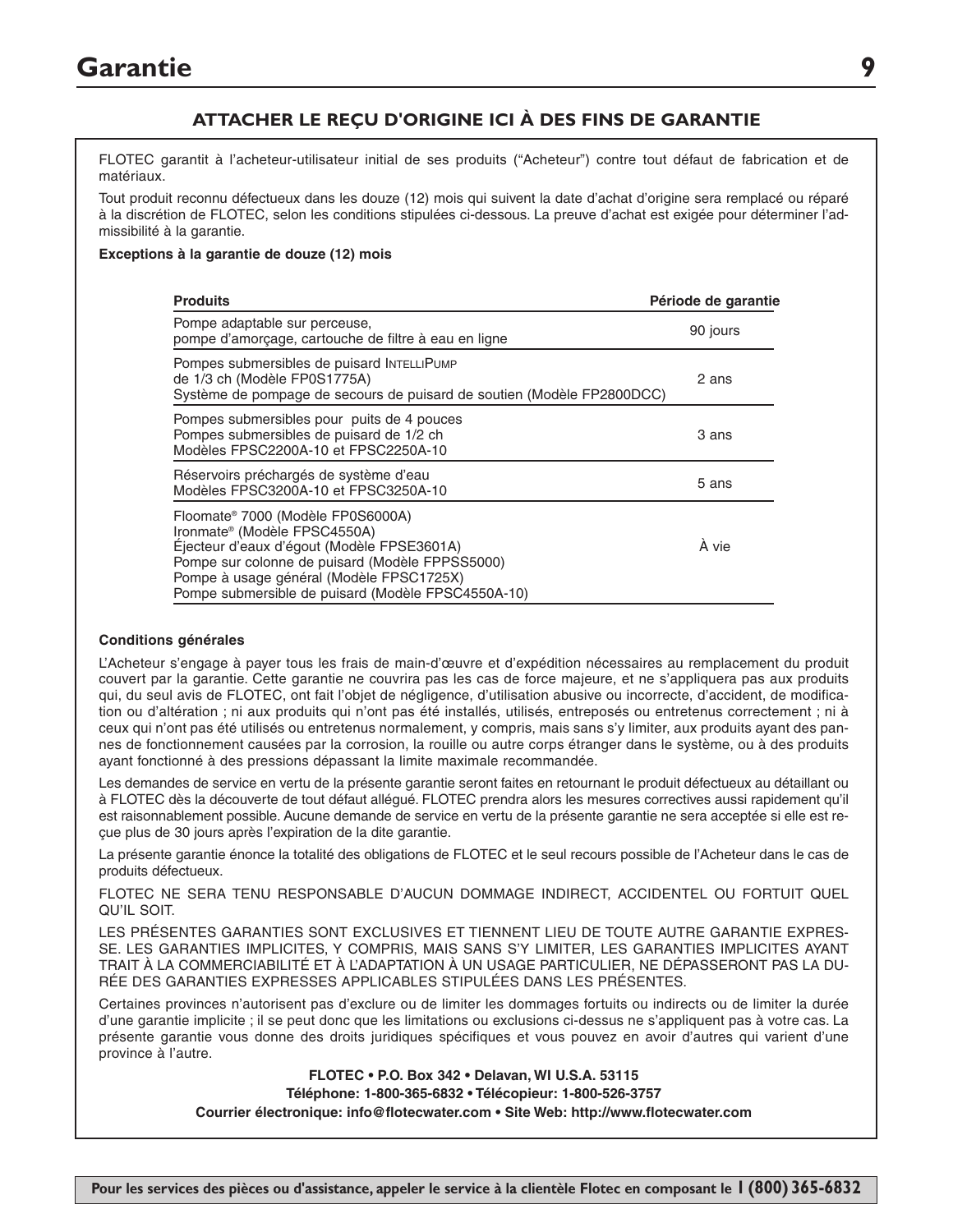# **SEGURIDAD GENERAL**

Las bombas de uso general con accionamiento eléctrico, generalmente brindan muchos años de servicio sin problema cuando se las instala, mantiene y emplea correctamente. Sin embargo, circunstancias inusuales (como la interrupción de la corriente hacia la bomba, suciedad/escombros en el sumidero, inundación que supera la capacidad de la bomba, fallas eléctricas o mecánicas en la bomba, etc.) pueden evitar que la bomba funcione normalmente. Para evitar posibles daños causados por el agua y debidos a inundaciones, consulte con su fontanero sobre la posibilidad de instalar un bomba secundaria de CA para el sumidero, una bomba de CC de repuesto para el sumidero, y/o una alarma de nivel alto de agua. Consulte la "Tabla de localización de fallas" en este manual para obtener información sobre los problemas comunes con bombas de uso general y sus soluciones. Para mayor información, acuda con su representante de ventas o llame al centro de servicio a clientes Flotec al 1-800-365-6832.

1. Sepa cuál es la aplicación de la bomba, sus limitaciones y los peligros potenciales.

#### **No use en ambiente explosivas. Utilice la bomba sólo con agua. Si no se respeta esta advertencia se pueden producir lesiones personales o daños materiales.**

- 2. Asegurarse de que la fuente de alimentación se ajuste a las especificaciones de sus equipos.
- 3. Desconecte la corriente antes de efectuar el servicio.
- 4. Alivie toda la presión dentro del sistema antes de efectuar el servicio de un componente.
- 5. Drene todo el agua del sistema antes de efectuar el servicio.
- 6. Asegurar la línea de descarga antes de arrancar la bomba. Si no se sujeta, dará latigazos, causando posibles lesiones personales y daños materiales.
- 7. Examine las mangueras antes de usarlas para ver si están debilitadas o desgastadas, asegurandose que todas las conexiones estén bien fijas.
- 8. Inspeccione periódicamente la bomba y los componentes del sistema. Manténgalos limpios de basuras y objetos foráneos. Realice el mantenimiento de rutina según sea necesario.
- 9. Disponga de medios de aliviar la presión en bombas cuya línea de descarga pueda cerrarse o taponarse.
- 10. Seguridad personal:
	- a. Lleve puestas gafas de seguridad en todo momento cuando trabaje con las bombas.
	- b. Mantenga limpia el área de trabajo, despejada y bien iluminada. Aparte todas las herramientas y equipos que no esté usando.
	- c. No deje que se acerquen otras personas a la zona de trabajo.
	- d. Asegure el taller a prueba de niños. Use candados, interruptores generales y saque las llaves de arranque.
- 11. Cuando conecte una bomba de impulsión eléctrica, respete todos los códigos eléctricos y de seguridad, así como otros más recientes como el Código Eléctrico Nacional (NEC) y la Ley de Seguridad e Higiene en el Trabajo (OSHA).

**El motor de la bomba está equipado con un protector térmico de reposición automática y puede volver a arrancar de forma inesperada.**

12. **A ADVERTENCIA** Riesgo de descarga eléctrica. Esta unidad sólo se debe usar con corriente de 115 V (monofásica) y está equipada con un cable aprobado de 3 conductores y un enchufe de 3 clavijas con linea a tierra.

**A ADVERTENCIA** Para disminuir el riesgo de una descarga **eléctrica, asegúrase que esté enchufada a un receptáculo conectado a tierra de forma adecuada.** En casos en que se disponga de una toma de corriente de pared para 2 clavijas, debe reemplazarse por un receptáculo para 3 clavijas conectado a tierra de forma adecuada e instalado según el Código Eléctrico Nacional y los códigos y ordenanzas locales.

- 13. Todas las conexiones eléctricas deben ser hechas por un electricista capacitado.
- 14. Proteja el cable eléctrico de objetos afilados, superficies calientes, aceite y productos químicos. Evite enredar el cable. Reemplace o repare inmediatamente los cables dañados o gastados.
- 15. Use cable del tamaño adecuado para reducir a un mínimo la caída de voltaje en el motor. Consulte códigos al dia como el Código Eléctrico Nacional (NEC).
- 16. No toque el motor en funcionamiento. Los motores pueden funcionar a temperaturas altas.
- 17. **El motor en aceite no ha sido diseñado para usos en agua que contenga peces. No la use en agua con peces u otros seres vivos.**

# **ESPECIFICACIONES**

| (nivel de agua) |  |
|-----------------|--|
|                 |  |
|                 |  |

Bombee solamente agua con esta bomba.

**AVISO:** Este aparato no está diseñado como bomba de cascada o fuente, ni para aplicaciones con agua salada o de mar. El uso con cascadas, fuentes, agua salada o de mar anulará la garantía.

No usar en donde hay recirculación de agua.

No ha sido diseñado para usar como desaguador de piscinas de natación.

# **DESCRIPCIÓN**

La bomba sumergible ha sido diseñada para la remoción de agua en aplicaciones residenciales. La bomba se puede usar para servicios de emergencia y desagüe. La unidad está construida en plástico anticorrosivo de gran resistencia. La admisión con tamiz impide que partículas sólidas grandes entren en la bomba.

**AVISO:** Esta unidad no ha sido diseñada para uso con agua salada o salubre. El uso con agua salada o salubre anulará la garantía.

# **RENDIMIENTO**

| LPH (GPH) A METROS (PIES) TOTALES |              |                                                 |               |               |                                                                                        |                   |
|-----------------------------------|--------------|-------------------------------------------------|---------------|---------------|----------------------------------------------------------------------------------------|-------------------|
| 0.91<br>(3')                      | 1.52<br>(5') | 3.05<br>$(10^{\circ})$                          | 4.57<br>(15') | 5.49<br>(18') | 6.09<br>(20')                                                                          | 6,70<br>(22')     |
|                                   |              | 6 057 L 5 769 L 4 770 L 3 498 L 2 453 L 1 408 L |               |               |                                                                                        | 0 <sup>1</sup>    |
|                                   |              |                                                 |               |               | $(1600 \text{ gal})(1524 \text{ gal})(1260 \text{ gal})$ (924 gal) (648 gal) (372 gal) | $(0 \text{ gal})$ |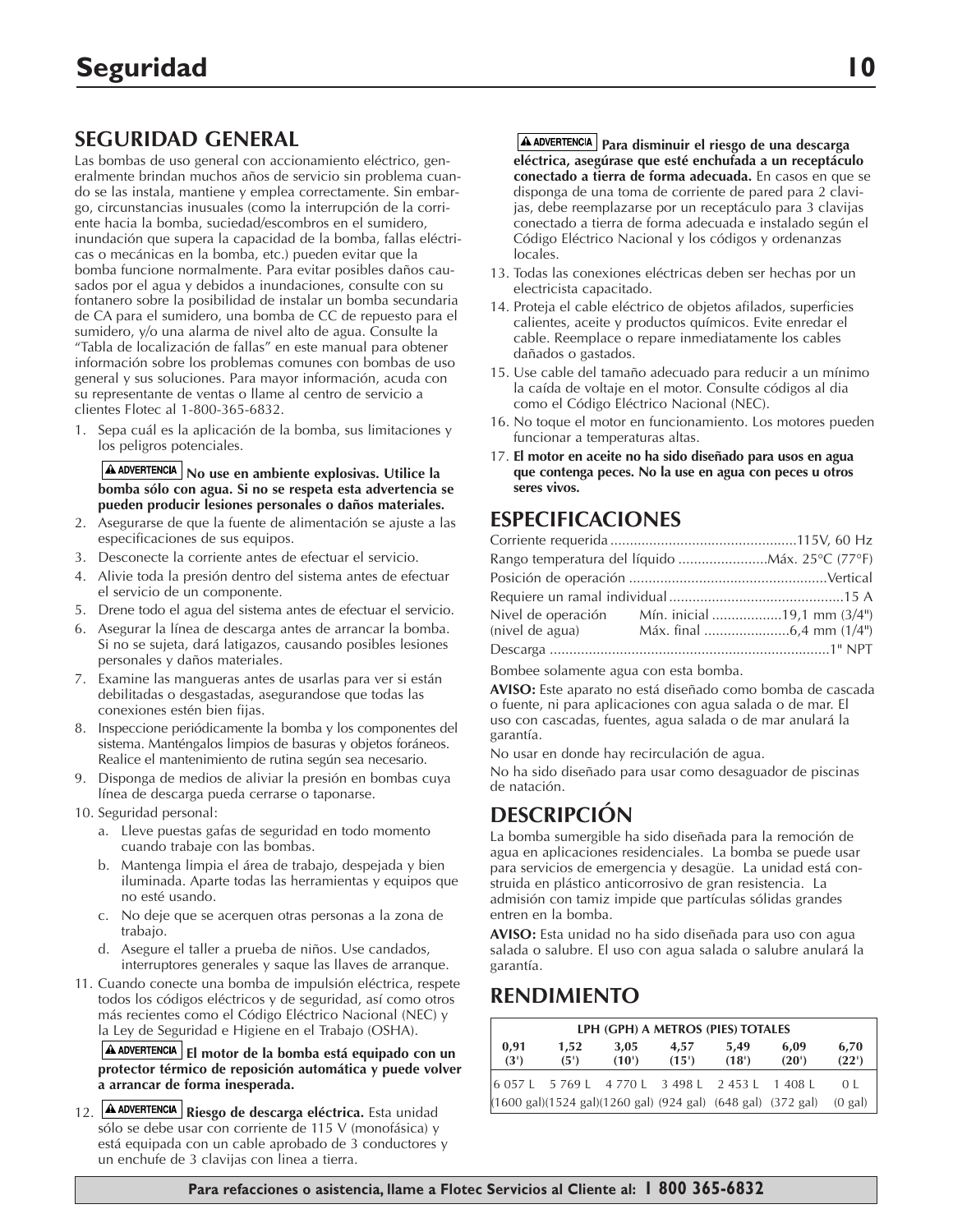# **INSTALACIÓN**

**A ADVERTENCIA** Tension peligrosa. Puede causar choque, que**maduras, o muerte.** No levante el motor por el cordón de alimentación. Use siempre la manija.

- 1. La bomba debe estar colocada y apoyada sobre una superficie maciza y nivelada. No cuelgue la bomba por el tubo de descarga o cordón de alimentación. Mantenga limpio el filtro de entrada de la bomba.
- 2. Enrosque con cuidado el tubo de salida al cuerpo de la bomba para no desgastar o dañar la rosca.
	- a. Para instalar con manguera de jardín, instale el adaptador provisto con la bomba.

**ATENCION:** Para mantener la fricción reducida a un mínimo, la manguera debe tener un diámetro de 5/8" o más grande. La manguera debe ser tan corta como sea posible.

- b. Para instalar con una tubería rígida, use tubería de plástico. Envuelva la rosca con cinta de teflón o use Plasto Joint Stik\*. Enrosque la tubería en la bomba con la mano entre  $+ 1$  y 1 1/2 vueltas.
- 3. Si, en su aplicación, el retroflujo es un problema cuando la bomba se detiene, evítelo instalando una válvula de retención de 1" NPT en la descarga de la bomba.
- 4. Fuente de alimentación: La bomba está diseñada para operar a 115V y 60 Hz y requiere un ramal individual de 15 amperes o más de capacidad. Dispone de un cable de 3 conductores con un enchufe con linea a tierra para usar en una toma de corriente conectada a tierra de 3 conductores. Se recomienda un cordón prolongador de 3 conductores, o de calibre 14 AWG (2 mm2) como mínimo, y tamaños mayores para tramos superiores a 7 m (25 pies). Por razones de seguridad, la bomba debe estar conectada siempre a una tierra eléctrica adecuada tal como una tubería de agua conectada a tierra o una canalización eléctrica metálica conectada a tierra de forma adecuada o un sistema de cables conectado a tierra. No corte la clavija redondeada de tierra.

**Riesgo de arranques repentinos. Puede provocar un choque eléctrico o puede apretar las manos o las herramientas.** El motor de la bomba viene equipado con un protector térmico de reposición automática y puede volver a arrancar inesperadamente. El disparo del protector indica que el motor se está recalentando como consecuencia de que la bomba está funcionando a una presión alta, de que existe una tensión excesivamente alta o baja, un cableado incorrecto, conexiones incorrectas del motor o un motor o una bomba defectuosos.

# **OPERACIÓN**

**Riesgo de choque eléctrico. Puede producir quemaduras o la muerte.** No maneje la bomba ni el motor de la bomba con manos húmedas o cuando esté parado sobre superficies húmedas o mojadas, o sobre agua. Desconecte la corriente eléctrica de la bomba antes de realizar trabajos de mantenimiento o reparaciones en la bomba.

El funcionamiento de la INTELLIPUMP<sup>MR</sup> es totalmente automático. El controlador "inteligente" enciende la bomba cada 2-1/2 minutos y hace que marche por 5 segundos. Si detecta que no hay flujo de agua hacia la bomba, se detiene. Si detecta agua, continúa funcionando hasta que haya bombeado agua hasta una profundidad de 1/4" y luego se detiene. Luego pasa a un ciclo de detección rápida de 7 minutos, comenzando 4 veces durante el primer minuto, dos veces durante el segundo minuto y una vez por minuto durante los próximos 5 minutos. Si cuando llega a la última verificación, aún no ha detectado agua, volverá a pasar por este ciclo (funcionando por 5 segundos cada 2-1/2 minutos) hasta que vuelva a detectar agua.

**AVISO:** Cuando enchufe la bomba en el tomacorriente, se encenderá y funcionará por 5 segundos. Luego comenzará el ciclo que se describe arriba.

Si la unidad se coloca en el agua y se pone en funcionamiento, interrumpiendo el flujo de agua hacia la bomba durante la operación de detección de agua de 5 segundos, ésta esperará 2-1/2 minutos antes de volver a comenzar.

1. El motor viene equipado con un protector de sobrecarga térmica que se vuelve a graduar automáticamente. Si el motor se recalienta, el protector de sobrecarga detiene el motor antes de que se perjudique. Cuando el motor se ha enfriado lo suficiente, el protector de sobrecarga se gradúa automáticamente y vuelve a arrancar el motor.

**AVISO:** Si el protector de sobrecarga detiene la operación de la bomba repetidamente, desconecte la corriente eléctrica de la bomba e inspeccione para encontrar el problema. Tensiones bajas, cables largos de alargamiento, impulsores bloqueados, demasiada presión en la manguera de descarga (como en los casos en que se bombea a través de 50 pies - 15 metros - de manguera enredada), o una operación prolongada de la bomba sin carga, pueden causar recalentamiento.

2. El agua que se bombea enfría el motor, lo que permite que la bomba continúe funcionando a cualquier profundidad de agua por encima de 1/4 de pulgada. Sin embargo, si la sobrecarga del motor detiene la bomba, deje que se enfríe por una hora antes de volver a encenderla. El motor no volverá a funcionar antes de que la sobrecarga se haya enfriado.

# **BOLSAS DE AIRE ("AIRLOCK")**

Cuando el flujo de la bomba disminuye o se para debido a bolsas de aire, la bomba marcha pero no mueve agua. Una bolsa de aire puede hacer que la bomba se recaliente y falle. Esta bomba posee un orificio "anti-airlock" en el fondo del cuerpo de la bomba para eliminar las bolsas de aire. Si usted sospecha que hay una bolsa de aire, desenchufe la bomba, limpie el orificio "anti-airlock" con un clip de papel o un trozo de alambre y vuelva a activarla.

**AVISO:** Si la salida de la manguera/tubería de descarga está sumergida, se deberá tener un orificio de 1/8" en la manguera/tubería de descarga para evitar la creación de bolsas de agua. Este orificio debe estar abierto al aire.

**AVISO:** Si mueve la bomba o si hay bolsas de aire en la bomba, asegúrese de drenar la manguera antes de tratar de volver a encender la bomba

<sup>\*</sup> Lake Chemical Co., Chicago, Illinois, Estados Unidos de America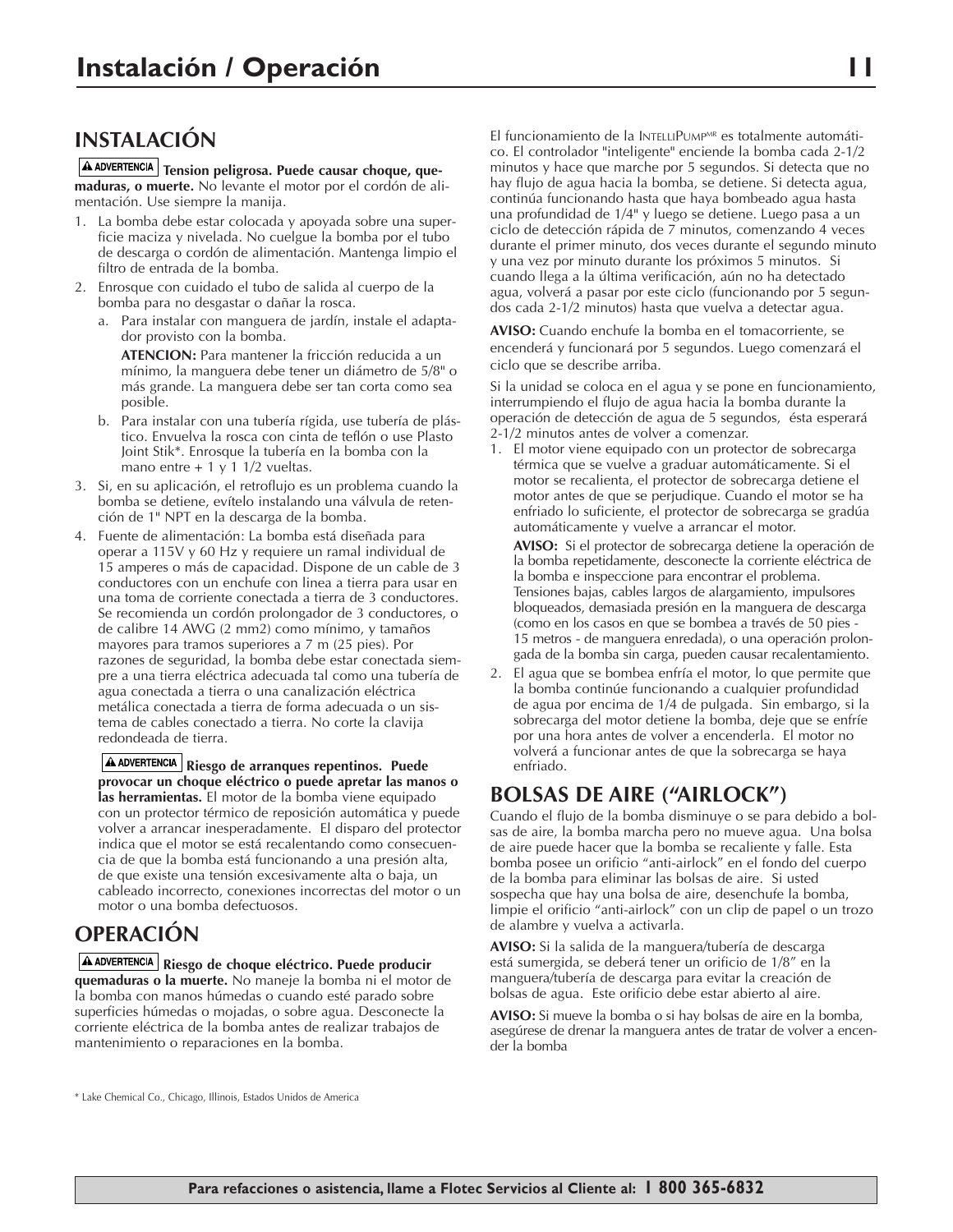

# **REPUESTOS**

| <b>Clave</b>   | Descripción            | Cant. | $N^{\circ}$ de Pieza |
|----------------|------------------------|-------|----------------------|
|                | Filtro                 |       | <b>PS8-6P</b>        |
| 2              | Protector térmico      |       | <b>PS70-3P</b>       |
| 3              | Impulsor               |       | <b>PS5-25P</b>       |
| $\overline{4}$ | Motor                  |       | $**$                 |
| .5             | Cordón de alimentación |       | PS117-51-TSU         |
|                | Adaptador de manguera  |       |                      |
|                | de jardín              |       | FT0013-43            |

AVISO: Para adquirir una válvula de retención, llame al Departamento de Atención al Cliente, 1-800-365-6832 y encargue el repuesto PW73-63.

\*\* Si el motor falla, reemplace la bomba.

• No ilustrado.

2o.

 $\circledast$ 

2o. 3o.

Dirija el número de la pieza con el



*Ensamble la pantalla y el casco según se ilustra.*

# **LOCALIZACIÓN DE FALLAS**

**A ADVERTENCIA** Riesgo de choque eléctrico y arranque repentino. **Desconecte la corriente eléctrica a la bomba antes de tratar de localizar una falla o de realizar trabajos en la misma.**

| <b>SÍNTOMA</b>           | <b>CAUSAS PROBABLES</b>                                              | <b>SOLUCIÓN</b>                                                                                                                                                                                       |
|--------------------------|----------------------------------------------------------------------|-------------------------------------------------------------------------------------------------------------------------------------------------------------------------------------------------------|
| La bomba no              | Fusible fundido                                                      | Si está fundido, reemplácelo por un fusible del tamaño adecuado                                                                                                                                       |
| arrancao no<br>funciona  | Bajo voltaje de línea                                                | Si el voltaje es inferior al mínimo recomendado, compruebe el tamaño de los<br>cables procedentes del interruptor principal de las instalaciones. Si está bien,<br>consulte con la compañía eléctrica |
|                          | Motor defectuoso                                                     | Reemplace la bomba                                                                                                                                                                                    |
|                          | Impulsor                                                             | Retire la criba, ubique la fuente del atascamiento                                                                                                                                                    |
| La bomba<br>funcionapero | Bajo voltaje de línea                                                | Use únicamente cables de extensión de calibre 14. Use cables de extensión<br>cortos cuando sea necesario                                                                                              |
| no suministra            | Objeto atascado en el rodete                                         | Limpie el impulsor                                                                                                                                                                                    |
| agua o muy<br>poca agua  | Manguera de jardín de<br>diámetro chico o línea de<br>descarga larga | Use una manguera de jardín de mayor diámetro o un tubo flexible de 1".<br>Deseche el exceso de manguera. Las mangueras cortas funcionan mejor                                                         |
|                          | Examine la válvula instalada<br>sin respiradero                      | Taladre un agujero de 1,6 a 3,2 mm (1/16" a 1/8") de diámetro entre la de<br>scarga de la bomba y la válvula de retención                                                                             |
|                          | Bolsa de aire (disminución<br>de flujo)                              | Apague la bomba por unos segundos, limpie el orificio "anti-airlock" y<br>luego vuelva a activarla                                                                                                    |
|                          | Espirales o dobleces en<br>la manguera                               | Enderece la manguera                                                                                                                                                                                  |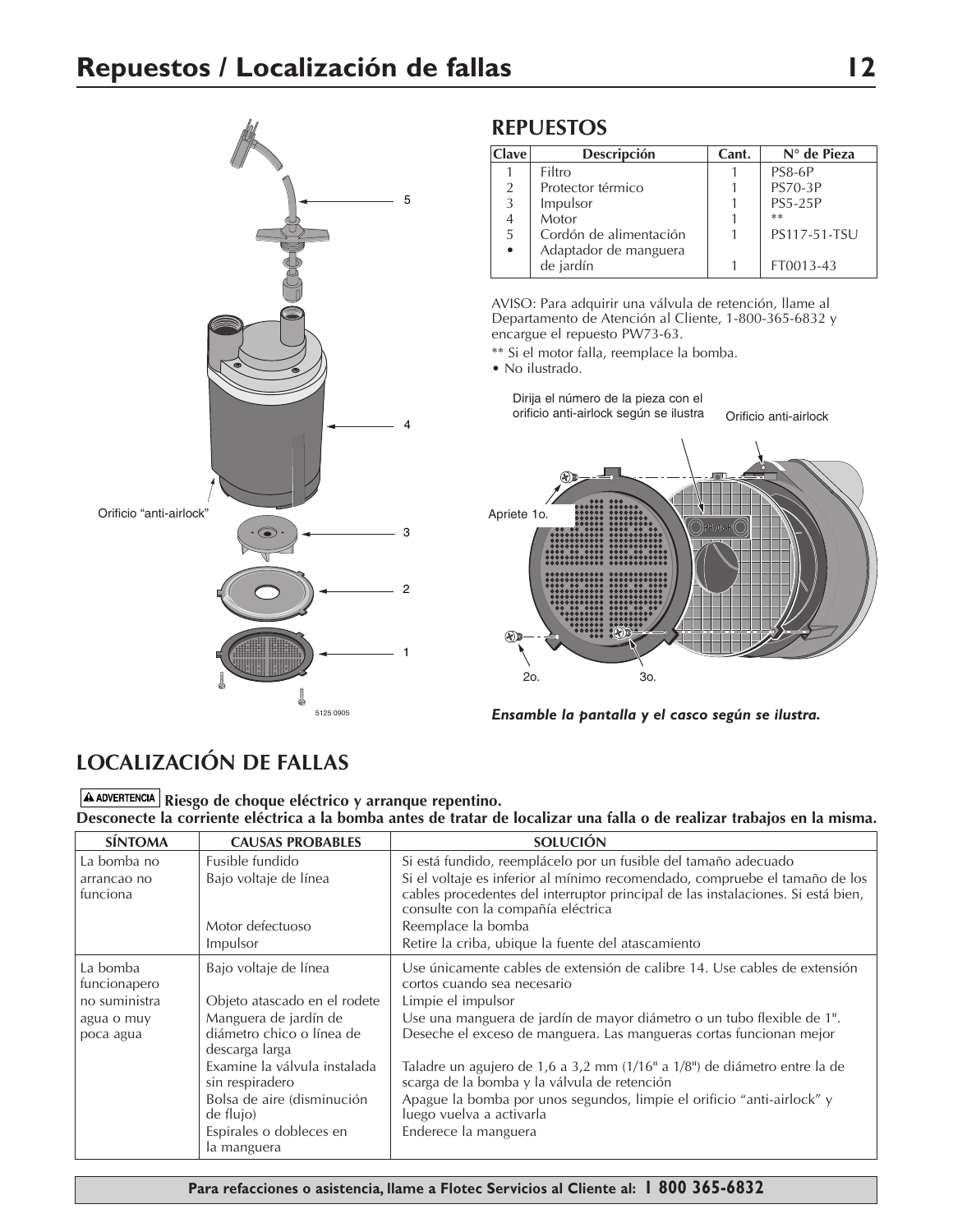# **ADHÍERA AQUÍ EL RECIBO ORIGINAL PARA VALIDACION DE GARANTÍA**

FLOTEC garantiza al comprador consumidor original ("Comprador") de sus productos, que éstos se encuentran libres de defectos de material o mano de obra.

Si dentro de los doce (12) meses de la fecha original de la compra cualquiera de los productos demostrara estar defectuoso, el mismo será reparado o reemplazado, a opción de FLOTEC con sujeción a los términos y condiciones expuestos a continuación. Se requiere su recibo original de compra para determinar si se encuentra bajo garantía.

#### **Excepciones a la Garantía por Doce (12) Meses**

| <b>Producto</b>                                                                                                                                                                                                                                                                           | Período de garantía |
|-------------------------------------------------------------------------------------------------------------------------------------------------------------------------------------------------------------------------------------------------------------------------------------------|---------------------|
| Bomba a taladro, Bomba a émbolo,<br>Cartucho del filtro de agua en línea                                                                                                                                                                                                                  | 90 días             |
| Bombas de sumidero sumergibles INTELLIPUMP de<br>1/3 HP (Modelo FP0S1775A)<br>Sistema de bomba de sumidero de respaldo (Modelo FP2800DCC)                                                                                                                                                 | 2 años              |
| Bombas de pozo sumergibles de 4"<br>Bombas de sumidero sumergibles de 1/2 HP<br>Modelos FPSC2200A-10 y FPSC2250A-10                                                                                                                                                                       | 3 años              |
| Tanque precargado del sistema de agua<br>Modelos FPSC3200A-10 y FPSC3250A-10                                                                                                                                                                                                              | 5 años              |
| Floodmate® 7000 (Modelo FP0S6000A)<br>Ironmate <sup>®</sup> (Modelo FPSC4550A)<br>Eyector de aguas residuales (Modelo FPSE3601A)<br>Bomba de pedestal para sumidero (Modelo FPPSS5000)<br>Bomba para uso general (Modelo FPSC1725X)<br>Bomba de sumidero sumergible (Modelo FPSC4550A-10) | De por vida         |

#### **Términos y Condiciones Generales**

El comprador debe pagar todos los gastos de mano de obra y transporte necesarios para reemplazar el producto cubierto por esta garantía. Esta garantía no se aplicará a hechos de fuerza mayor, ni se aplicará a los productos que, a juicio exclusivo de FLOTEC, hayan sido objeto de negligencia, abuso, accidente, aplicaciones contraindicadas, manejo indebido, alteraciones; ni debido a instalación, funcionamiento, mantenimiento o almacenaje incorrectos; ni a ninguna otra cosa que no sea su aplicación, uso o servicio normales, incluyendo, pero no limitado a, fallas operacionales causadas por corrosión, oxidación u otros elementos extraños en el sistema, o funcionamiento a presión por encima del máximo recomendado.

Los pedidos de servicio bajo los términos de esta garantía serán efectuados mediante la devolución del producto defectuoso al Vendedor o a FLOTEC, tan pronto como sea posible, después de localizado cualquier supuesto defecto. FLOTEC tomará luego acción correctiva, tan pronto como sea razonablemente posible. Ningún pedido de servicio bajo esta garantía será aceptado si se recibe más de 30 días después del término de la garantía.

Esta garantía establece la obligación única de FLOTEC y el remedio exclusivo del comprador en el caso de productos defectuosos.

FLOTEC NO SERÁ RESPONSABLE POR NINGÚN DAÑO CONSECUENTE, INCIDENTAL O CONTINGENTE DE NINGUNA NATURALEZA.

LAS GARANTÍAS ANTERIORES SON EXCLUSIVAS Y REEMPLAZAN CUALESQUIERA OTRAS GARANTÍAS EX-PRESAS. LAS GARANTÍASIMPLÍCITAS, INCLUYENDO, PERO NO LIMITADAS A, LAS GARANTÍAS IMPLÍCITAS DE COMERCIABILIDAD Y APTITUD PARA UN PROPÓSITO EN PARTICULAR, NO DEBERÁN EXCEDER EL PERÍODO DE DURACIÓN DE LAS GARANTÍAS EXPRESAS APLICABLES AQUÍ PROVISTAS.

Algunos estados no permiten la exclusión o limitación de daños incidentales o consecuentes ni las limitaciones respecto a la duración de garantías implícitas; de modo que las limitaciones o exclusiones precedentes pueden no aplicarse en su caso. Esta garantía le concede derechos legales específicos. Usted puede tener, además, otros derechos que varían de un estado a otro.

**FLOTEC • P.O. Box 342 • Delavan, WI U.S.A. 53115**

**Teléfono: 1-800-365-6832 • Fax: 1-800-526-3757**

**e-Mail (correo electrónico): info@flotecwater.com • Dirección web: http://www.flotecwater.com**